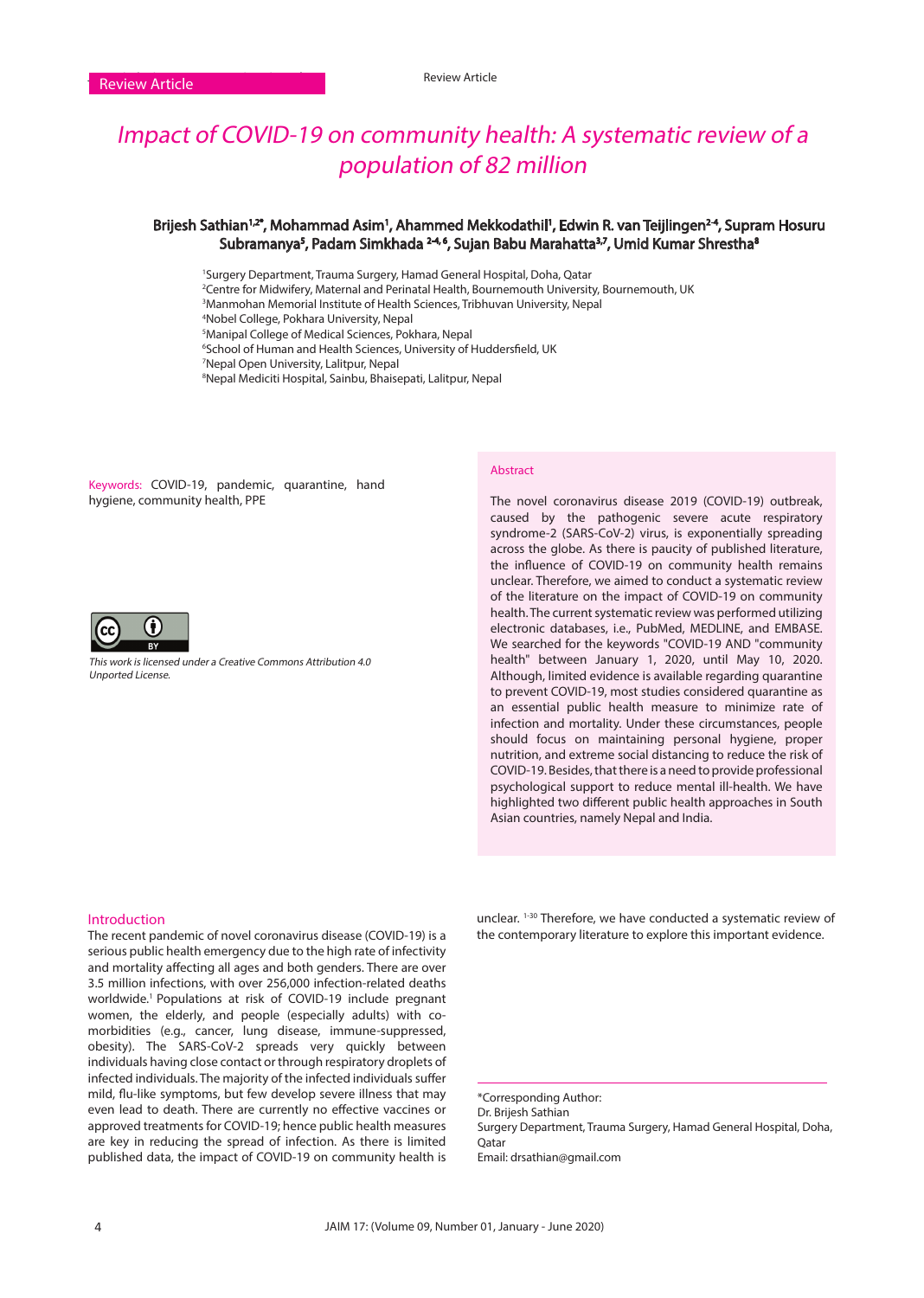# Methodology

This systematic review was conducted and reported according to the Preferred Reporting Items for Systematic Reviews and Meta-Analyses (PRISMA) Statement. We searched for the keywords "COVID-19" AND "community health" in electronic databases, i.e., PubMed, MEDLINE and EMBASE. Due to the rapid onset of COVID-19 pandemic, there is scarcity of literature specifically on community health, and therefore all articles under COVID-19 were considered. Search terms used were variants representing coronavirus such as "2019-nCoV"; "2020-nCov"; "2019-20 coronavirus\*"; "2019-2020 coronavirus\*"; AND "community health" in the title or abstract.

#### Inclusion/exclusion criteria

All research articles published in English published during the period between January 1, to May 10, 2020, describing quarantine, hand hygiene, and community health of COVID-19 were included. Besides, electronic databases of specific institutional websites and bibliography of retrieved articles were searched for relevant articles.

# Data extraction

We have initially screened the titles of all the studies yielded in the systematic search and of out these relevant articles were selected to review the abstracts and full texts. Three authors [BS, MA, AM] independently appraised the retrieved articles. Extracted data included authors, the origin of studies, study setting and period, sample size, age/gender distribution, intervention, and outcome measure. The included studies were either based on nationally representative data or single or multi-center studies.

The methodological quality of studies was assessed using the five STROBE criteria: study design, setting, intervention, outcome measure, and study size. Descriptive statistics (median with interquartile range (IQR)) were used to summarize information estimated from individual studies. Data analyses were performed using R 3.5.1 software.

#### Results:

The search generated 3,554 articles; of which 3,102 duplicates and review articles were excluded; relevant titles and/or abstracts underwent a detailed evaluation, and further 441 articles were eliminated from the analysis leaving finally 11 original studies that met the inclusion criteria (Figure 1 & Table 1).

Figure 1: Flow diagram of study selection process for systematic review.



| Table 1: Summary and quality assessment of eligible studies for the systematic review |                |                                               |                   |                  |                |                                                                                                                                |                                                                                                                                                                        |                 |  |
|---------------------------------------------------------------------------------------|----------------|-----------------------------------------------|-------------------|------------------|----------------|--------------------------------------------------------------------------------------------------------------------------------|------------------------------------------------------------------------------------------------------------------------------------------------------------------------|-----------------|--|
| Author &<br>year                                                                      | Country        | Study<br>duration                             | Study design      | Sample<br>size   | Age/<br>gender | Interventions                                                                                                                  | Outcome                                                                                                                                                                | <b>STROBE</b>   |  |
| Cao et al,<br>2020 [21]                                                               | China          | 23 January<br>$2020 - 24$<br>February<br>2020 | Modeling<br>study | 59.17<br>million | <b>ND</b>      | Combination<br>of prevention<br>and control<br>measures;<br>Quarantine                                                         | If, 40% fewer<br>quarantined (e.g.<br>less strict follow-<br>ups of contacts),<br>peak number<br>would increase<br>twofold compared<br>to full quarantine in<br>place. | <b>COMPLETE</b> |  |
| Choi et al,<br>2020 [22]                                                              | South<br>Korea | 20 January<br>$2020 - 4$<br>March<br>2020     | Modeling<br>study | <b>ND</b>        | <b>ND</b>      | Package of<br>epidemic<br>prevention<br>measures in<br>South Korea<br>(e.g. isolation,<br>quarantine,<br>social<br>distancing) | Reducing<br>transmission rate<br>by 90% or 99%<br>COVID-19 cases;<br>only 0.05% or<br>0.04% of 5 million<br>predicted for South<br>Korea without any<br>measures       | <b>COMPLETE</b> |  |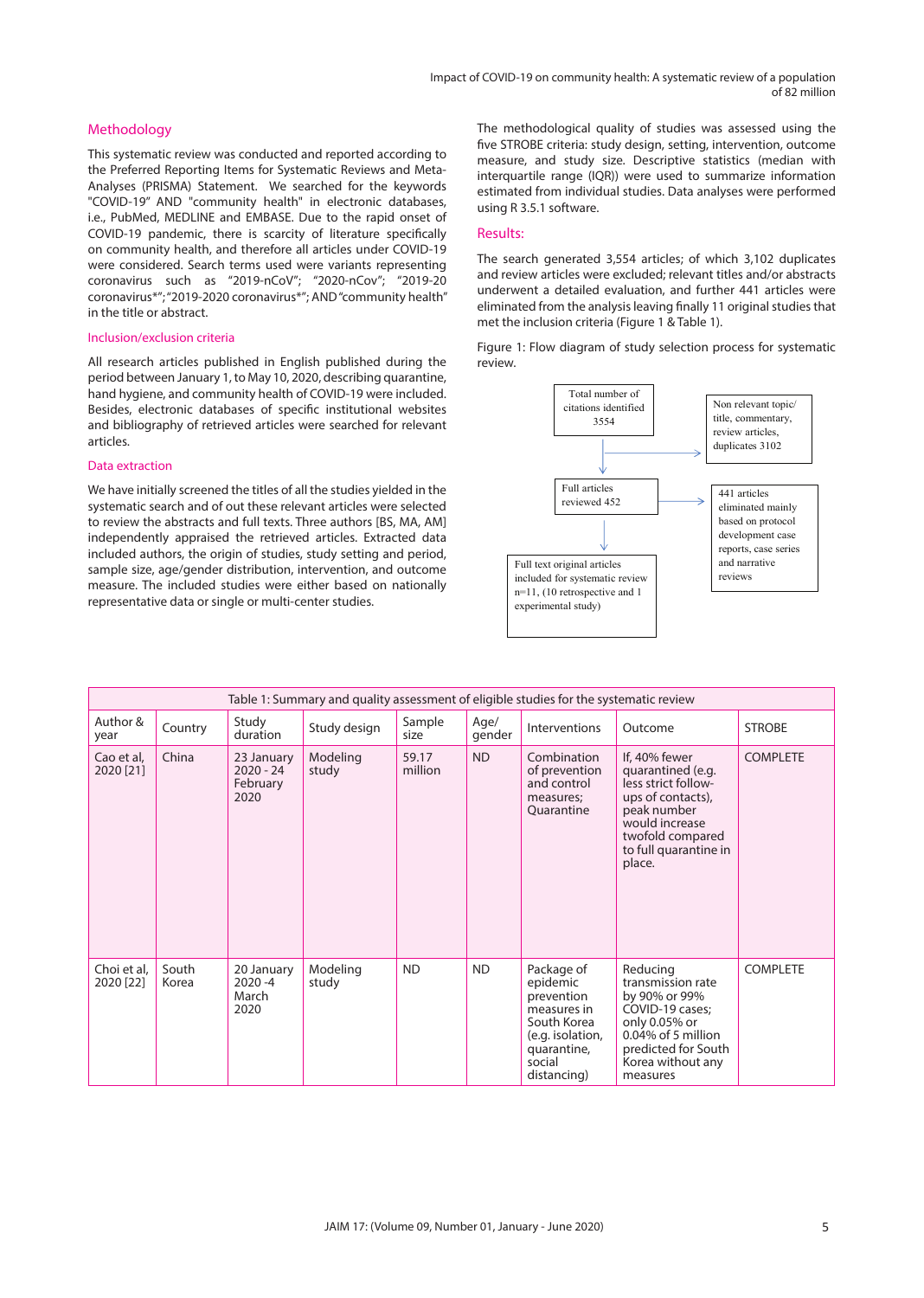| Fang et<br>al, 2020<br>$[23]$     | China                              | <b>ND</b>                                       | Modeling<br>study | 1 million        | <b>ND</b> | Spontaneous<br>household<br>quarantine;<br>strict exit<br>screening;<br>online<br>teaching;<br>cancellation<br>of mass<br>gatherings                                              | Implementing<br>combination of<br>containment<br>measures reduced<br>$R_0$ from 2.9 to<br>2.3 starting at<br>2 weeks after<br>implementation.                                                                                                                                   | <b>COMPLETE</b> |
|-----------------------------------|------------------------------------|-------------------------------------------------|-------------------|------------------|-----------|-----------------------------------------------------------------------------------------------------------------------------------------------------------------------------------|---------------------------------------------------------------------------------------------------------------------------------------------------------------------------------------------------------------------------------------------------------------------------------|-----------------|
| Ferguson<br>et al, 2020<br>$[24]$ | United<br>Kingdom                  | <b>ND</b>                                       | Modeling<br>study | <b>ND</b>        | <b>ND</b> | Case isolation<br>at home;<br>voluntary<br>household<br>quarantine                                                                                                                | <b>Estimated for</b><br>3 months, case<br>isolation and<br>household<br>quarantine would<br>decrease deaths in<br>the UK by 31%–<br>34%.                                                                                                                                        | <b>COMPLETE</b> |
| Geng et<br>al, 2020<br>$[25]$     | China                              | Population<br>of Wuhan<br>at the end<br>of 2018 | Modeling<br>study | 8.8 million      | <b>ND</b> | Community<br>quarantine;<br>school closure                                                                                                                                        | Quarantine/<br>school closure<br>reduced peak of<br>transmissions by<br>45.7% and 29.9%                                                                                                                                                                                         | <b>COMPLETE</b> |
| Rocklov<br>et al,<br>2020 [26]    | Diamond<br>Princess<br>cruise ship | 21 January<br>$2020 - 20$<br>February<br>2020   | Modeling<br>study | 3700             | <b>ND</b> | Isolation:<br>removal of<br>cases from<br>ship<br>Quarantine:<br>people stay in<br>cabins apart<br>from 1 hr/day                                                                  | Isolation &<br>quarantine<br>prevented<br>(estimated) 2307<br>(67%) cases and<br>lowered $R_0$ to 1.78<br>on ship                                                                                                                                                               | <b>COMPLETE</b> |
| Tang et al,<br>2020 [27]          | China                              | 10 January<br>$2020 - 22$<br>January<br>2020    | Modeling<br>study | 11.08<br>million | <b>ND</b> | Isolation;<br>Quarantine;<br>travel<br>restriction                                                                                                                                | Reduced contact by<br>50% decrease cases<br>(estimated) by 44%;<br>reduced contact by<br>90% lead to 65%<br>reduction.                                                                                                                                                          | <b>COMPLETE</b> |
| Yue et al,<br>2020 [28]           | China                              | <b>ND</b>                                       | Modeling<br>study | <b>ND</b>        | <b>ND</b> | <b>Different</b><br>extents of<br>combined<br>control<br>measures                                                                                                                 | Worsening of<br>epidemic's severity,<br>if control measures<br>relax. Strict control<br>measures in place<br>will control cases.                                                                                                                                                | <b>COMPLETE</b> |
| Wu et al,<br>2020 [29]            | China                              | <b>ND</b>                                       | Modeling<br>study | 1.5 million      | <b>ND</b> | Combination<br>and different<br>intensity of<br>ceasing public<br>transport;<br>citizens stay at<br>home:<br>isolation of<br>confirmed and<br>quarantine<br>suspected<br>patients | Stronger control<br>measures are<br>more effective.<br>By reducing the<br>contact rate and<br>infection efficiency<br>by $>50\%$ they<br>predicted 3088<br>COVID-19 cases<br>within 3 months<br>in Wuhan. By<br>reducing it only<br>by $<$ 45% they<br>predicted 4719<br>cases. | <b>COMPLETE</b> |
| Zhao<br>2020 et al<br>$[30]$      | China                              | 20<br>January-<br>21<br>February<br>2020        | Modeling<br>study | 187,009          | <b>ND</b> | Combination<br>of control and<br>prevention<br>measures<br>(quarantine)                                                                                                           | With prevention<br>and control<br>measures<br>(e.g. isolation,<br>quarantine, travel<br>restrictions) cases<br>could reduce and<br>the duration could<br>be shortened                                                                                                           | <b>COMPLETE</b> |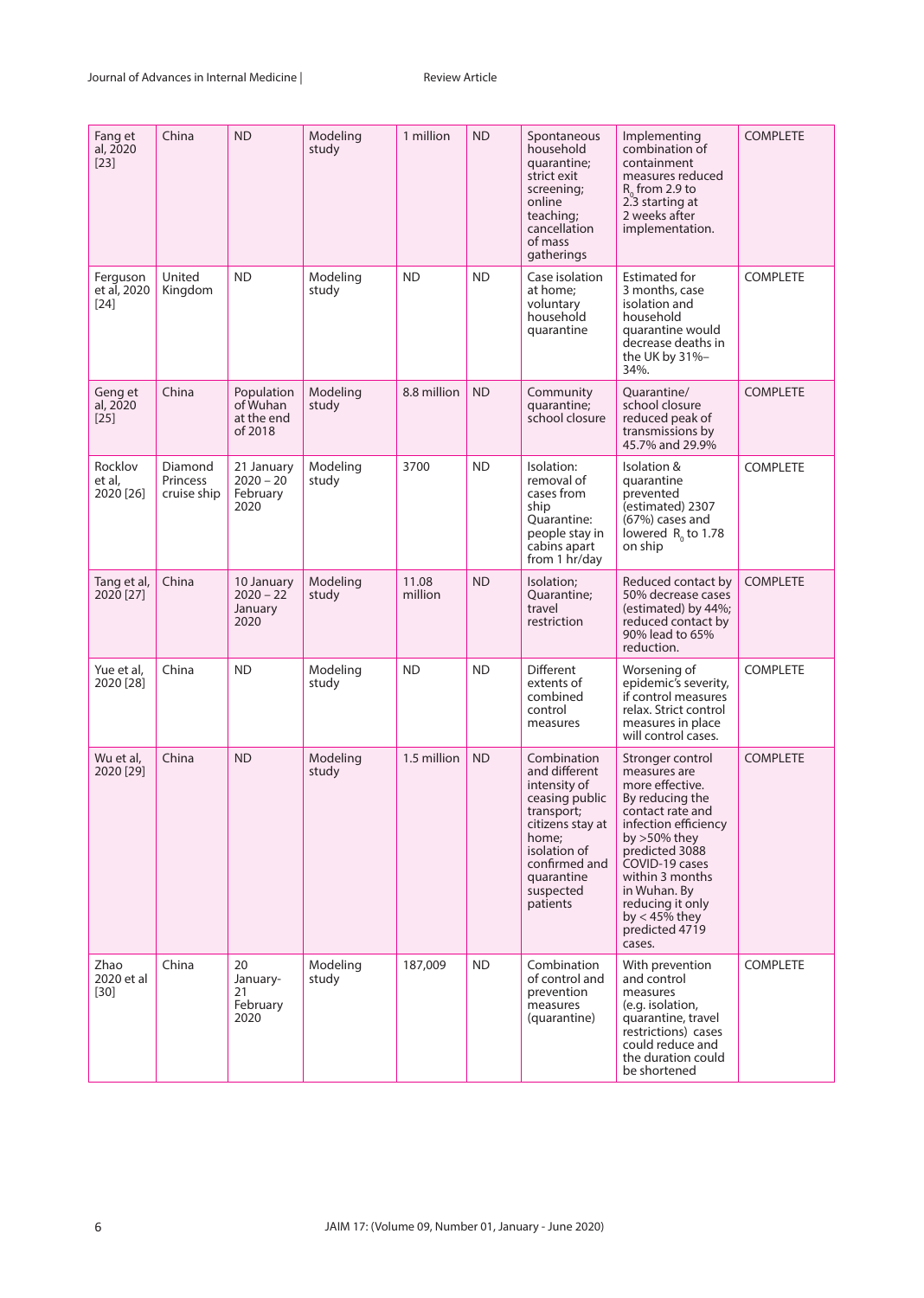Impact of COVID-19 on community health: A systematic review of a population of 82 million

| Ma et al,<br>2020 [31] | China |  | Experimental<br>study |  |  | <b>Treatment</b><br>(1.00% soap)<br>powder, 0.05%<br>active chlorine,<br>or 0.25%<br>active chlorine<br>from sodium<br>hypochlorite)<br>vs Control<br>(no wiping)<br>repeated 3<br>times.<br><b>Treatment</b><br>(N95 masks,<br>medical<br>masks, and<br>homemade<br>masks)<br>vs <b>Control</b><br>(polyester<br>cloth) | Instant hand<br>wiping using<br>a wet towel<br>soaked in water<br>containing 1.00%<br>soap powder,<br>0.05% active<br>chlorine, or 0.25%<br>active chlorine<br>from sodium<br>hypochlorite<br>removed 98.36%,<br>96.62%, and 99.98%<br>of virus from hands,<br>respectively.<br>N95 masks,<br>medical,<br>homemade masks<br>made of four-layer<br>kitchen paper<br>and one-layer<br>cloth could block<br>99.98%, 97.14%,<br>and 95.15% of virus<br>in aerosols. | <b>COMPLETE</b> |
|------------------------|-------|--|-----------------------|--|--|--------------------------------------------------------------------------------------------------------------------------------------------------------------------------------------------------------------------------------------------------------------------------------------------------------------------------|-----------------------------------------------------------------------------------------------------------------------------------------------------------------------------------------------------------------------------------------------------------------------------------------------------------------------------------------------------------------------------------------------------------------------------------------------------------------|-----------------|
|------------------------|-------|--|-----------------------|--|--|--------------------------------------------------------------------------------------------------------------------------------------------------------------------------------------------------------------------------------------------------------------------------------------------------------------------------|-----------------------------------------------------------------------------------------------------------------------------------------------------------------------------------------------------------------------------------------------------------------------------------------------------------------------------------------------------------------------------------------------------------------------------------------------------------------|-----------------|

# Characteristics of the studies

# Population, settings & study design

Of the included studies, 10 were modeling studies based on data from China, South Korea, UK (United Kingdom), and a cruise ship.21- <sup>30</sup> There are no observational studies on quarantine of COVID-19. Median study duration was 1 with IQR (0.5-1.5). The 4 modelling studies from China, UK, and the cruise ship have stressed the isolation of confirmed COVID‐19 cases and highlighted the effectiveness of quarantine of individuals who were in close contact with the positive case.21,24,26,27 One of the study have utilized a modified individual‐ based model; the remaining three have used a susceptible– exposed–infected–recovered (SEIR) cohort model.21,24,26,27 One study combined case isolation and voluntary quarantine.<sup>24</sup> Ten studies were retrospective, and one was experimental. Seven studies reported the sample size which ranges from 3700 to 59.17 million. 21,23,25,26,27,29,30

The outcome measures included: quarantine; case isolation; voluntary quarantine; social distancing; physical personal protection measures (such as handwashing with soap, water, ash, soil gel); towels soaked in chemicals; personal masks (N95, medical or homemade masks), community engagement; dealing with misinformation (fake news); and strategic planning.

#### Discussion:

To the best of our knowledge, the evidence based on the impact of COVID-19 on community health in this systematic review is limited because of the paucity of relevant studies. The current review has focused on disease transmission, hand hygiene, mortality reduction, and use of resource for quarantine. Very low-level evidence suggest that early implementation of the quarantine measures results in lesser disease transmission and mortality and greater cost savings as it reduces the need to quarantine travelers from abroad. But, these observations are based on earlier SARS (severe acute respiratory syndrome) outbreak which may not be completely generalizable to situation of COVID-19. Evidence suggest that the combination of quarantine with social distancing, travel restrictions, and school closings will reduce

the COVID-19 transmissions than individual measures which is similar to SARS and MERS (Middle East respiratory syndrome). The prolonged extension of social distancing and other prevention and control measures may have adverse social and economic effects community health. So, the decision-makers must continuously assess the impact of the outbreak against the implemented public health measures. Generally, it is difficult to identify and isolate all infected cases as some remains unidentified due to asymptomatic infections, so early tracing of contacts of cases under quarantine may considerably reduce the disease transmission. Earlier pooled case-control studies on SARS infection have demonstrated that low-cost preventive measures for transmission such as isolation, face mask and general hygiene are effective to contain respiratory virus epidemics. Similarly, there is lesser evidence of the superiority and effectiveness of the N95 respirator in comparison to simple surgical masks to prevent infection.

# Update of community health status and preventive measures

The incubation period of COVID19 ranges from 2-14 days, and asymptomatic infected individuals can transmit the virus during this period. Therefore, community awareness for infection prevention, especially for vulnerable population is of prime concern. People at risk should avoid public transport, crowded places, contact with sick individuals, and should maintain appropriate social distancing and high personal hygiene standards.

Notably, urban populations had increased risk of COVID-19 outbreak due to denser populations, which possess a challenge to maintain social distancing. In addition, disparities in healthcare services have negative consequences on the well-being of those living mainly in rural areas with generally poorer hygiene practices and lower literacy. Therefore, community participation is crucial for the collective response to prevent COVID-19, with strict compliance of lock-down, until proper steps that need to be adopted to ease restrictions are in place and, importantly, through voluntary community support.<sup>2</sup>

The coordinated inter-agency efforts as partners in the Risk Communication and Community Engagement (RCCE) Cluster is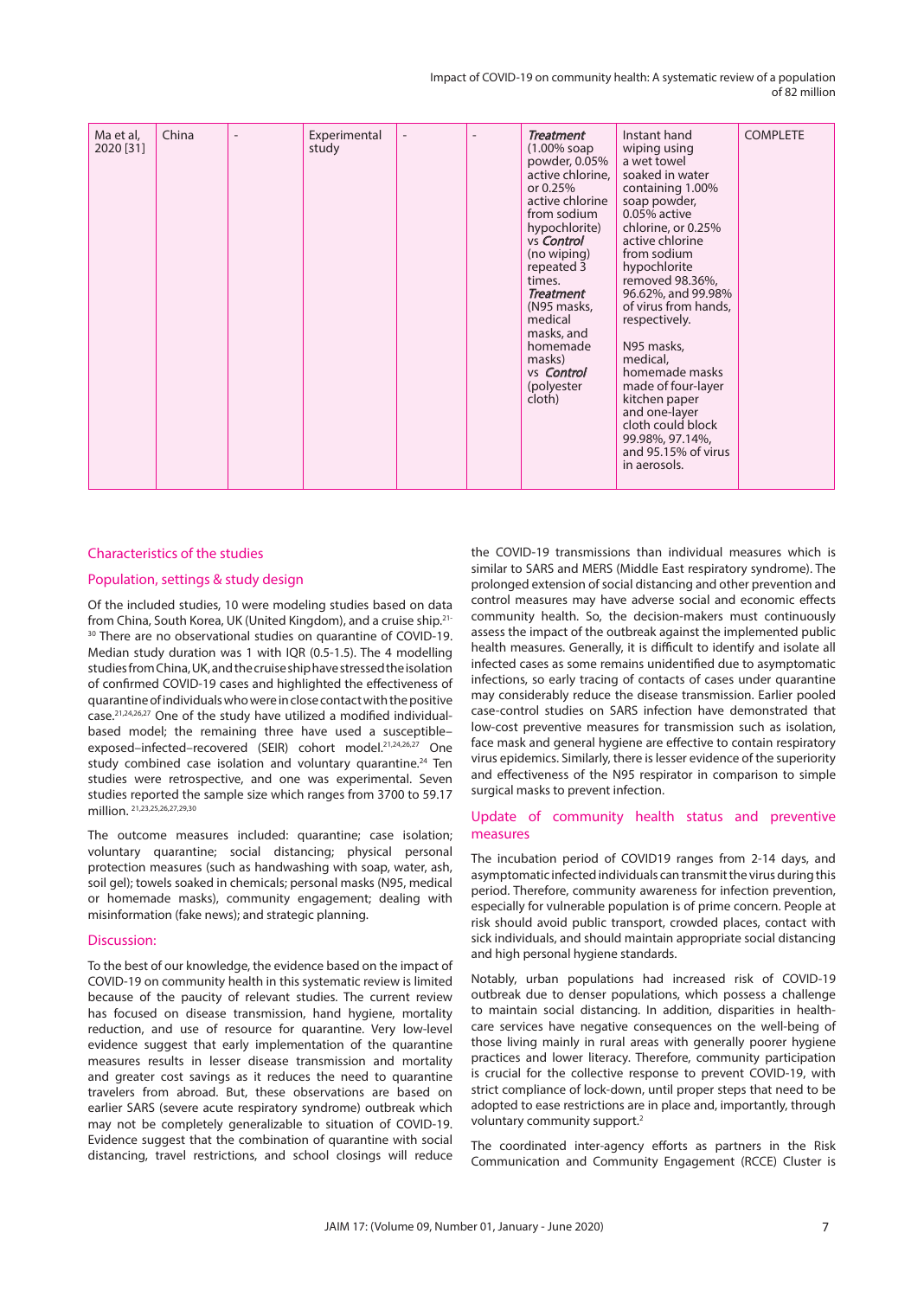essential to work strategically with the governments to address the critical demand for accurate information on COVID-19 in society.3 There is a growing urgency for reliable information when the number of positive cases is increasing, and the implementation of a national lock-down makes the situation vulnerable for 'infodemic' of misinformation and rumors (so-called 'fake news') amongst the population. Therefore, a holistic RCCE strategy needs to develop a participatory community-based approach to provide accurate, timely, and lifesaving information to the masses. This needs proactive efforts to solicit and respond to feedback related to misconceptions, rumour, and misinformation, particularly concerning vulnerable groups. The RCCE should establish community networks /influencers and channels alongside the technical capacity building of local, provincial, and central government, and this approach could also help in shaping the provision of better care.

#### Importance of community participation

Community participation in pandemic response, as identified in several international health guidelines, should incorporate insights from diverse communities as the central part of the coproduction of health.3,4 Therefore, health professionals should work along with communities to develop plans for evaluation of appropriate health promotion and health-care services.<sup>5</sup> Unfortunately, pandemic responses are general instructions from the governments towards individuals to follow, which involves minimal community inputs.

Vulnerable and marginalized communities can provide inputs to collective responses that address the circulating rumors, stigma, and structural barriers, which lead to low compliance with public health interventions. Lockdowns may increase the rate of domestic violence, abortion, unsafe childbirth and lower access to contraception.6

Previous experiences of HIV (Human Immunodeficiency Virus) suggest that better uptake of HIV testing and counselling, advocating for cheaper drugs, access to treatment, and minimizing social stigma are effective strategies for responding to an epidemic.<sup>7-9</sup> Experience with the Ebola virus disease in West Africa demonstrated that community engagement was crucial, especially in tracking and addressing rumors.<sup>10</sup> Likewise, community engagement in response to the COVID-19 pandemic in establishing a sustainable response.

#### Evidence-based physical interventions

Simple and low-cost structured public health intervention programmes, which include instruction and education delivered together, always have a major role to play in minimizing the epidemic of respiratory infection. A Cochrane review provides essential insights for the effectiveness of the hygiene (frequent handwashing), preventive measures (face masks, gowns and gloves) and isolation of suspected cases.11 It was found that vaccination or use of antiviral drugs might be inadequate to limit the disease spread. Cluster‐randomized trials of high quality indicate that hygienic measures were most effective in the prevention of the disease in younger children.12 Notably, younger children are less likely to maintain proper hygiene, more socially active, and are more susceptible to communicable diseases which can be easily transmitted to the household.12,13 Another systematic review has assessed the benefits and harms of hand washing with ash in comparison to soap for reducing the spread of viral and bacterial infections.14 Cleaning hands in the absence of soap, with other materials such as ash was also found to be effective in removing or inactivating the infectious agents. Unfortunately, skin could be damaged with the chemicals present in the ash. Hence other studies remain inconclusive about effectiveness of hand cleaning with ash in comparison to soap, soil, mud, water to reduce the spread of infections.15-18 UNICEF suggests using ash in the absence of soap to prevent the spread of COVID‐19.19

These preventive measures are of great importance in the current situation as there is no effective treatment or vaccine for COVID-19, and therefore other ways for controlling the spread of the virus remain central.<sup>20</sup> The World Health Organization (WHO) recommends to quarantine i.e., separation of healthy individuals who had contact with a contagious disease from other healthy individuals. Other recommendations are isolation (individuals with COVID‐19 symptoms) and social distancing.

Recently, several studies have been published on public health measures to control COVID‐19, focusing quarantine alone or together with other measures can reduce mortality, incident cases, and transmission.20 Although, limited evidence is available regarding quarantine to prevent COVID‐19, most studies considered quarantine as an essential public health measure to minimize rate of infection and mortality. 21-30

Another concern is wearing face masks by healthy individuals in the community to prevent COVID-19 infection.32 The US Centers for Disease Control and Prevention (CDC) and countries like Canada and South Korea recommend the wearing of cloth masks in public.33,34 Howevver, the major concern is the shortage of face masks, if everybody starts wearing them particularly in developing countries. So, if supplies are limited medical masks should be judiciously used and conserved for frontline healthcare professionals.

#### Establishing community participation

Governments must set up a specific community engagement taskforces to integrate the response across health and social care and coordinate links with other sectors such as health policy and community education.35-38

To develop constructive co-production for COVID-19 emergency responses the key recommendations include: (a) financial investment for dedicated staff and facilities to bring the public and policymakers together as well as investment for long-term preparedness; (b) work with community groups to develop expert networking and capacity building to mobilize communities as stakeholders; (c) focus on diversity to acquire a broader range of knowledge, experiences, and involvement of the most marginalized groups; (d) be responsive and transparent to the concerns of community members, and have collaborations to assess outcomes based on diverse groups and strive for improvement.<sup>2</sup>

Personals working to address COVID-19 in the health and social care sectors should identify the existing community groups and networks to build co-production. Policymakers should ensure to focus on income guarantees for the self-employed, implement road closures for safer walking, and use of abortion medication at home.<sup>39-41</sup> Community participation may reduce immediate damage from the COVID-19 pandemic, so institutional cultures that support co-production must be implemented in health and political systems.42

A model for community health workers from Brazil suggests that one-to-two weeks of the elementary training and public health surveillance programme on COVID-19 may cover basic skills and knowledge, if especially combined with ongoing training and mentoring by experts.43-45 Moreover, online accredited courses are available for community health workers from dedicated academic institutions for the implementation of COVID-19 emergency response.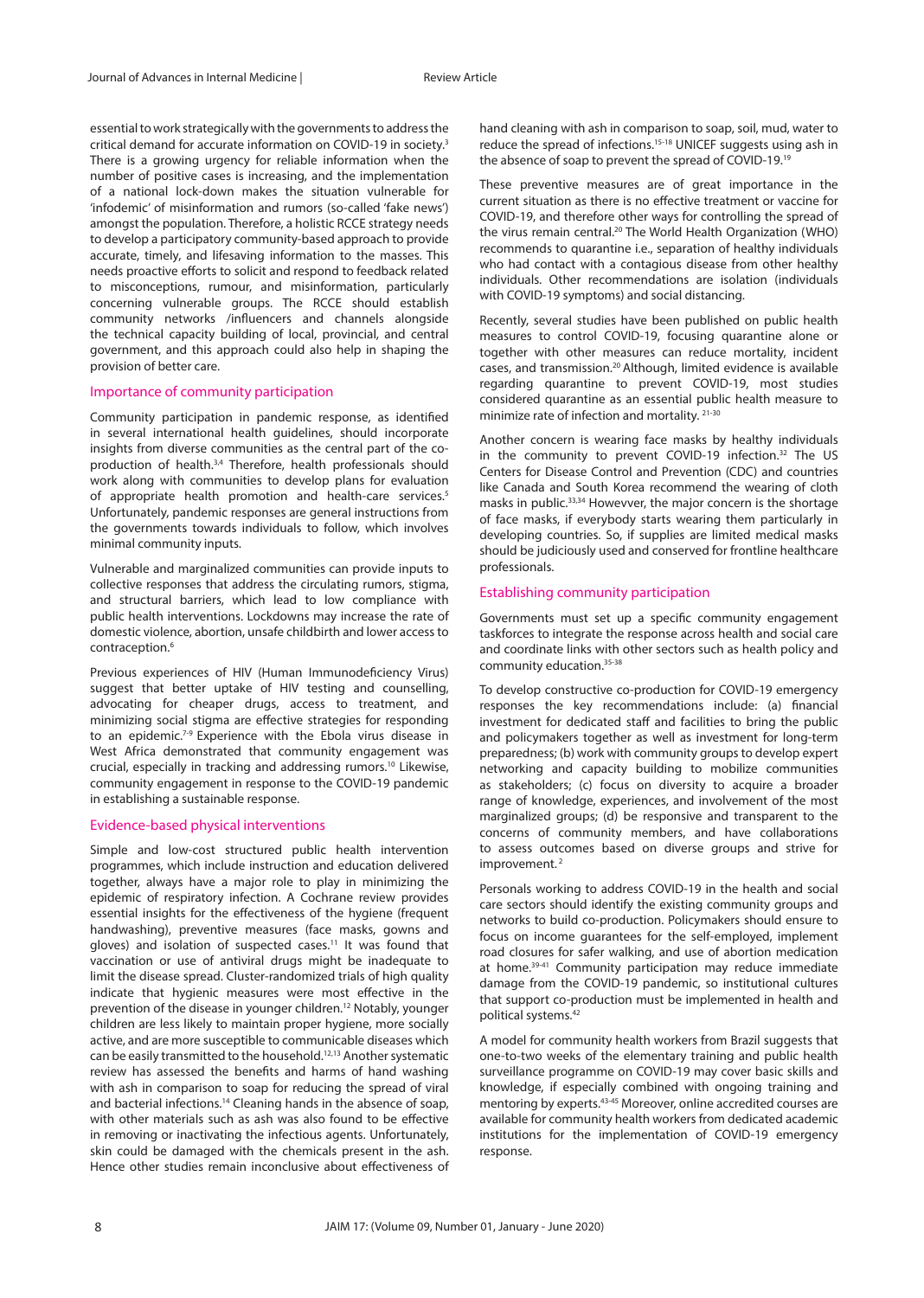#### **Nepal**

Until May 6, 2020, Nepal reported a total of 99 confirmed cases of COVID-19, of which 22 have been recovered, and none of them died.46 The SARS-CoV-2 testing is primarily performed at the Nepal Public Health Laboratory in Kathmandu, and most of the positive cases are managed at the Sukraraj Tropical and Infectious Disease Hospital. Initially, Nepal failed to capture the significance of this global problem.47, 48 However, with the upsurge in the number of cases, Nepal is increasing its effort to combat COVID-19 through international travel restrictions, banning of public gathering, border closure, and finally, a long country-wide lock-down.<sup>47</sup> Nepal is trying to increase the number of isolation and quarantine facilities, essential personal protective equipment, along with rapid diagnostic tests and COVID-19 confirmative tests.46

Nepal implemented social-distancing in the name of a complete lock-down. Disruption in mobility, disturbed socialization alongside confusion, rising fear, uncertainty, and economic constraints has been frustration and panic in its population. This was expressed in different forms of violating government measures against COVID-19. Showing exactly why it is essential to create an environment in which the disease and its impact can be openly discussed.

Social distancing may increase mental ill-health; therefore, the WHO has advised that the public fears and anxiety should not be ignored but be addressed at an individual, community, and government level.49 However, to date, the struggle to control the spread of COVID-19 combined with a lack of community engagement has overshadowed the psychological impacts of the pandemic. Some have argued that the recent COVID-19 outbreak has challenged the social, economic, and political integrity of the country. The rise of social stigma and discrimination among COVID-19 patients has been seen to have a negative impact on its preventive strategies. The infection cannot be contained only by the scientific communities, health-care workforce and/or any political strategies. There is a need for community engagement alongside the togetherness of all concerned stakeholders.<sup>47</sup>

### India

Although the Government of India has taken ample measures of precaution, the country was not spared from the menace of the COVID-19 pandemic. As on 5 May 2020, India reported 46,433 confirmed cases and 1,568 deaths.50 Late March 2020, India closed international commercial passenger flights and started a nationwide lock-down. This action was praised by WHO as "tough and timely" which helped to prepare for a possible surge in cases when the pandemic was forecasted to peak.<sup>51</sup> The preparedness across the Indian states differed based on their experience with previous different disease outbreaks. In India, the first case of COVID-19 was reported from Kerala on January 30, 2020, who was a student returned from Wuhan, China. Experience from Nipah virus in 2018 helped Kerala to contain the virus and maintain a meager mortality rate by implementing extensive testing, contact tracing, and community mobilization.

However, the nationwide lock-down had a severe impact on socially and economically vulnerable populations, especially among the migrants living on daily wages. This lock-down had the unintentional consequence that poor people without an income were now unable to survive in Indian cities, and for many, the only option is to go home, causing a mass migration of some 120 million people back to home birth villages to survive. Therefore, the economic costs associated with disease mitigation are of major concern. Of course, implementing public health strategies is difficult for poor people living in overcrowded and unhygienic accommodation. Also, misinformation about the disease led to stigma among the communities, which in turn led to violence, not only against specific communities, but even towards health professionals.51 Another unintended consequence was the disruption of non-COVID health services; as many hospitals ceased non-essential care, postponed elective surgeries, and management of non-communicable diseases namely cancers, diabetes, cardiovascular and chronic kidney diseases. The latter are all important determinants of health condition of a country. The new normal of social distancing may affect physical activity and increase unhealthy eating habits, thus increasing the potential risk of non-communicable diseases.

### Limitations & strengths

To date, there is paucity of high quality studies on COVID-19 and community health, which make it impractical to conduct a meta-analysis. Moreover, quarantine brings many negative health and socio-economic impacts that has not been assessed in this review such as compromise of quality of life, domestic violence and unemployment. However, despite these limitations, to the best of our knowledge, this is the first systematic review on the impact of COVID-19 on community health which will be the basis for researcher to conduct evidence-based research on this topic in future.

#### Conclusion

Quarantine, hand hygiene, and face masks can potentially minimize the infection rate and mortality in the community. Moreover, community participation is essential for a collective and socially acceptable response to prevent COVID-19. Engagement of local communities is essential to ensure compliance of lockdown until necessary measures are in place to ease the restrictions. In addition, there is a need for tailored national, regional, and community-based solutions for infection prevention taken into consideration the need of our diverse population.

### Future research

Public health interventions could be highly effective through structured programmes especially focusing on education and co-production of health involving community participation. There is an urgent need of more extensive community-based trials to identify the effective combinations of various preventive measures in the community and health-care settings utilizing the experience from other similar respiratory viruses. Nonrandomized interventions studies are also warranted to evaluate the effectiveness of quarantine either alone or together with other proposed preventive measures to control COVID-19 and improve public health. Worldwide, several countries have implemented the infection prevention and control measures at varying intensity and resources. Therefore, mitigation of infection through preventive strategies will help the researchers to gain more evidence for preparedness and benchmarking for the future pandemics.

# Authors' contribution:

All authors have made substantial contributions to all of the following:

(1) the conception and design of the study, or acquisition of data, or analysis and interpretation of data,

(2) drafting the article or revising it critically for important intellectual content,

(3) final approval of the version to be submitted.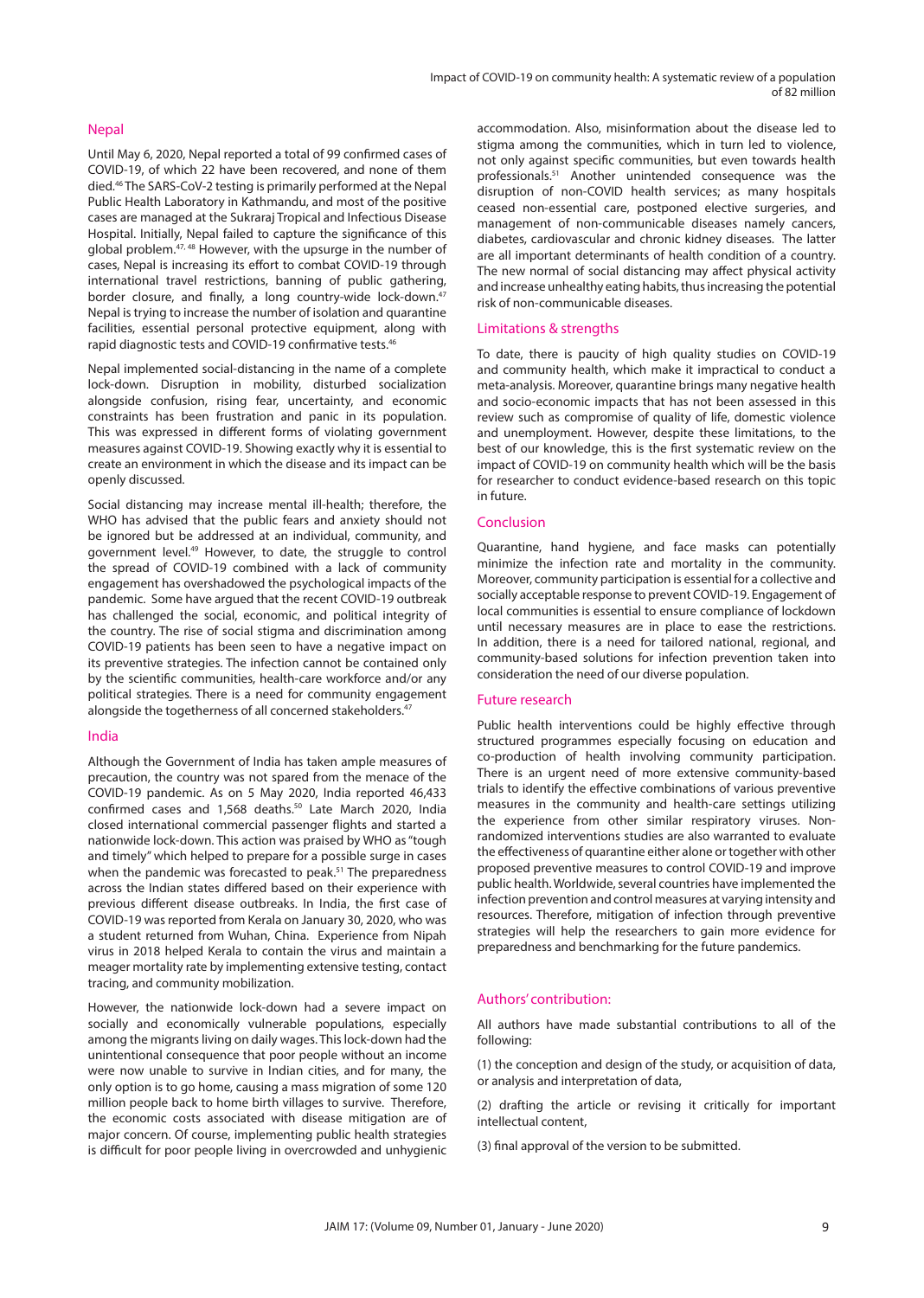The authors have no financial issues to disclose. This study did not receive any funding.

#### Publication History:

Date of submission: May 5, 2020 Date of acceptance: May 22, 2020

#### References

- 1. COVID-19 Coronavirus Pandemic. [Online] 2020 [Cited 2020 May 05]. Available from: https://www.worldometers.info/ coronavirus/?utm\_campaign=homeAdvegas1?%22%20 %5Cl%20%22countriess/
- 2. Marston C, Renedo A, Miles S. Community participation is crucial in a pandemic. The Lancet [Internet]. 2020 May 4; Available from: http://www.sciencedirect.com/science/article/pii/ S0140673620310540
- 3. WHO. The global strategy for women's, children's and adolescents' health (2016–2030). Geneva: World Health Organization, 2015.
- 4. WHO. COVID-19 NEPAL: PREPAREDNESS AND RESPONSE PLAN (NPRP). [Online] 2020 [Cited 2020 May 05]. Available from:
- https://www.who.int/docs/default-source/nepal-documents/ novel-coronavirus/covid-19-nepal-preparedness-andresponse-plan-(nprp)-draft-april-9.pdf?sfvrsn=808a970a\_2
- 5. Marston C, Hinton R, Kean S, et al. Community participation for transformative action on women's, children's and adolescents' health. Bull World Health Organ 2016; 94: 376–82.
- 6. European Parliamentary Forum for Sexual and Reproductive Rights, International Planned Parenthood Federation European Network. Sexual and reproductive health and rights during the COVID-19 pandemic: a joint report by EPF & IPPF EN. April 22, 2020. https://www.ippfen.org/sites/ ippfen/ files/2020-04/Sexual%20and%20Reproductive%20 Health%20during%20 the%20COVID-19%20pandemic.pdf (accessed April 30, 2020).
- 7. Gregson S, Nyamukapa CA, Sherr L, Mugurungi O, Campbell C. Grassroots community organizations' contribution to the scale-up of HIV testing and counselling services in Zimbabwe. AIDS 2013; 27: 1657–66.
- 8. Nguyen V-K, Ako CY, Niamba P, Sylla A, Tiendrebeogo I. Adherence as therapeutic citizenship: impact of the history of access to antiretroviral drugs on adherence to treatment. AIDS 2007; 21 (suppl 5): S31–35.
- 9. Nguyen V-K. Antiretroviral globalism, biopolitics, and therapeutic citizenship In: Ong A, Collier SJ, eds. Global assemblages: technology, politics, and ethics as anthropological problems. Oxford: Blackwell Publishing, 2005: 124–44.
- 10. Gillespie AM, Obregon R, El Asawi R, et al. Social mobilization and community engagement central to the Ebola response in west Africa: lessons for future public health emergencies. Glob Health Sci Pract 2016; 4: 626–46.
- 11. Jefferson T, Del Mar CB, Dooley L, Ferroni E, Al‐Ansary LA, Bawazeer GA, van Driel ML, Nair NS, Jones MA, Thorning S, Conly JM. Physical interventions to interrupt or reduce the spread of respiratory viruses. Cochrane Database of Systematic Reviews 2011, Issue 7. Art. No.: CD006207. DOI: 10.1002/14651858.CD006207.pub4.
- 12. Roberts L, Smith W, Jorm L, Patel M, Douglas RM, McGilchrist C. Effect of infection control measures on the frequency of upper respiratory infection in child care: a randomized, controlled trial. Pediatrics 2000 Apr;105(4 Pt 1):738-42.
- 13. Monto AS, Davenport FM, Napier JA, Francis T. Effect of vaccination of a school‐age population upon the course of an A2‐Hong Kong influenza epidemic. Bull Worl Health Org 1969;41(3):537‐42.
- 14. Paludan-Müller AS, Boesen K, Klerings I, Jørgensen KJ, Munkholm K. Hand cleaning with ash for reducing the spread of viral and bacterial infections: a rapid review. Cochrane Database of Systematic Reviews 2020, Issue 4. Art. No.: CD013597. DOI: 10.1002/14651858.CD013597.
- 15. Nguyen T. Hand washing with ash and mud, an accepted practice in Malawi: findings from a knowledge, attitudes and practice study. Trop Med Int Health 2015; 20:360.
- 16. Jha N, Kumar S, Yadav BK, Singh GC, Niraula SR. Impact of family health exercise program on health knowledge and practice of a rural population of eastern Nepal. Kathmandu Univ Med J (KUMJ) 2006; 4(1):44-7.
- 17. Khin NO, Cho YW, Myat T. Effect of various cleansing materials on decontamination of hands. Myanmar Health Sci Res J 1997; 9(1):33-6.
- 18. Nizame FA, Nasreen S, Halder AK, Arman S, Winch PJ, Unicomb L, et al. Observed practices and perceived advantages of different hand cleansing agents in rural Bangladesh: ash, soil, and soap. Am J Trop Med Hyg 2015; 92(6):1111-6.
- 19. Everything you need to know about washing your hands to protect against coronavirus (COVID-19). Available from www.unicef.org/coronavirus/everything-you-need-knowabout-washing-your-hands-protect-against-coronaviruscovid-192020.
- 20. Nussbaumer‐Streit B, Mayr V, Dobrescu AI, Chapman A, Persad E, Klerings I, Wagner G, Siebert U, Christof C, Zachariah C, Gartlehner G. Quarantine alone or in combination with other public health measures to control COVID‐19: a rapid review. Cochrane Database of Systematic Reviews 2020, Issue 4. Art. No.: CD013574. DOI: 10.1002/14651858.CD013574.
- 21. Cao S, Feng P, Shi P. Study on the epidemic development of coronavirus disease‐19 (COVID‐19) in Hubei Province by a modified SEIR model. J Zhejiang Univ (Med Sci) 2020. [DOI: 10.3785/j.issn.1008‐9292.2020.02.05]
- 22. Choi SC, Ki M. Estimating the reproductive number and the outbreak size of novel coronavirus disease (COVID‐19) using mathematical model in Republic of Korea. Epidemiol Health 2020:e2020011.
- 23. Fang Y, Nie Y, Penny M. Transmission dynamics of the COVID‐19 outbreak and effectiveness of government interventions: a data‐driven analysis. J Med Virol 2020;06:06.
- 24. Ferguson NM, Laydon D, Nedjati‐Gilani G, Imai N, Ainslie K, Baguelin M, et al. Impact of non‐pharmaceutical interventions (NPIs) to reduce COVID19 mortality and health-care demand. Available from www.imperial.ac.uk/media/imperial‐college/ medicine/sph/ide/gida‐fellowships/Imperial‐College‐ COVID19‐NPI‐modelling‐16‐03‐2020.pdf2020.
- 25. Geng H, Xu A, Wang X, Zhang Y, Yin X, Mao MA, et al. Analysis of the role of current prevention and control measures in the epidemic of new coronavirus based on SEIR model. J Jinan Univ (Nat Sci Med) 2020.